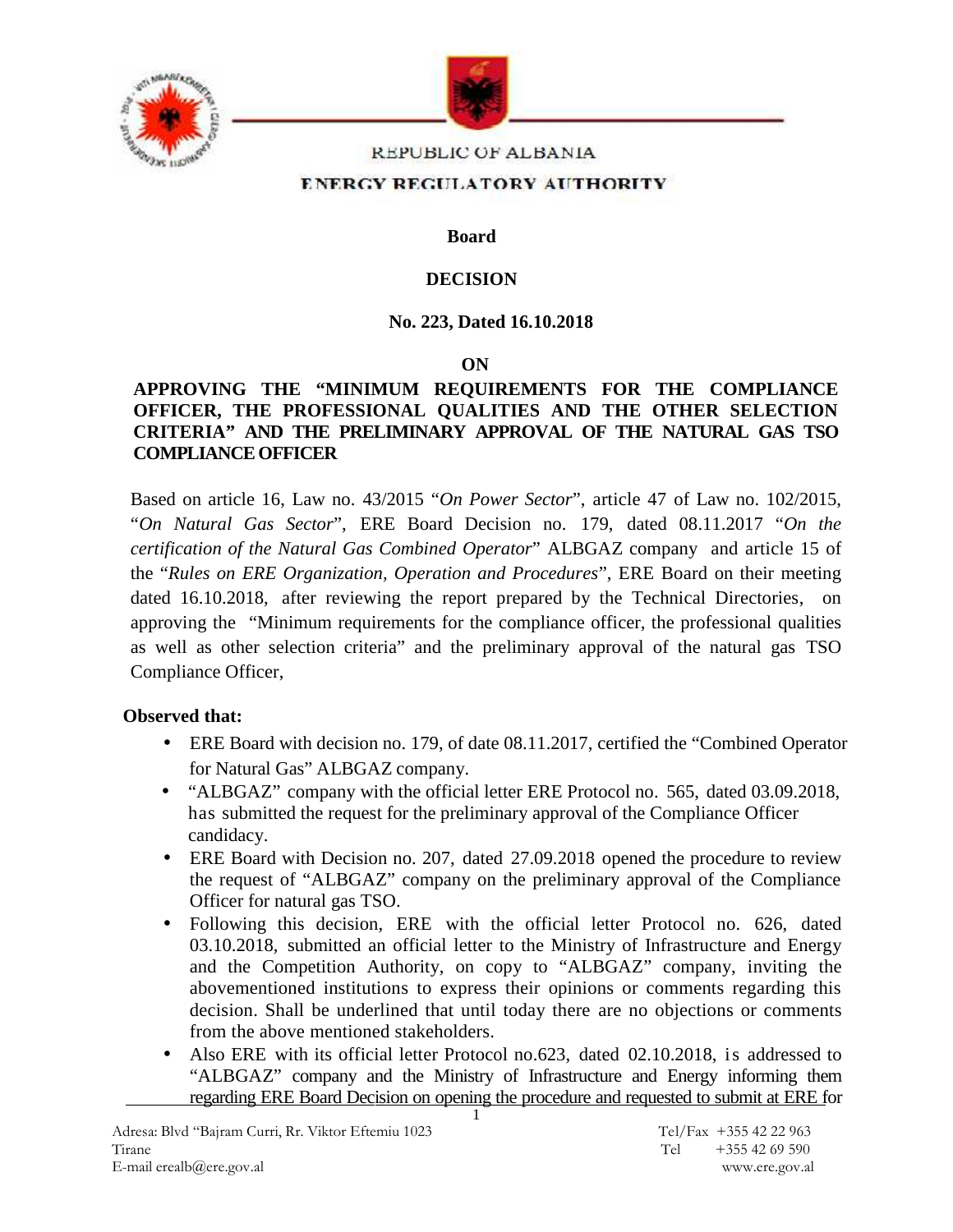approval, "*The minimum requirements for the Compliance Officer, the professional qualities and other selection criteria*", according to the obligation deriving from the Compliance Program of the Transmission System Operator for natural gas approved with ERE Board Decision no. 77, dated 26.05.2017.

 According to the above mentioned "ALBGAZ" with the official letter, ERE protocol no. 565/3 dated 10.10.2018, submitted for approval *"The minimum requirements for the Compliance Officer, the professional qualities as well as the other selection criteria*", as follows:

# **"The minimum criteria for the Compliance Officer, the professional qualities, as well as other selection criteria"**

Professional qualifications:

- $\triangleright$  The natural person shall have a "Scientific Master" degree in Legal/Economic sciences; after a Bachelor degree in Legal/Economic sciences.
- The Natural/Legal Person with an experience of at least 5 years in legal/economy services.

Selection criteria:

- $\triangleright$  The Person/Company shall have analytical skills on regulatory issues, focusing on the supervision of implementing the legal requests on transparency, procedure's compliance and the practices in conformity with the respective regulations,
- The Person/Company shall not have a current service contract with any other entity engaged in the natural gas sector, except of the combined operator ALBGAZ company.
- $\triangleright$  The candidate person shall not perform any other professional duty and shall not be allowed to directly or indirectly perform any other function or participate in business or be a business partner with any part of the vertically integrated undertaking or with its majority shareholders, or with any undertaking engaged in natural gas activity other than transmission of natural gas.

# Qualification Criteria:

- The nominated person: Criminal records, court proceeding certification:
- $\triangleright$  The nominated person: Unpaid social contributions, not liquidated taxes;
- $\triangleright$  Company: Bankruptcy or Liquidation Process
- ERE has the authority to approve the Compliance Program proposed by the natural gas TSO, according to article 47, point 1 of Law no.102/2015 "On Natural Gas Sector".
- The natural gas TSO, by its governing bodies has the right to approve the Compliance Officer, after the preliminary approval by ERE, according to article 47, point 2 of Law no. 102/2015 "On Natural Gas Sector".
- ERE has the authority to approve the criteria and obligations for the Compliance Officer, according to article 47, point 3 of Law no. 102/2015 "On Natural Gas Sector".
- The conditions of the compliance officer contract are in conformity with the legislation in force and ERE decisions, regarding the transmission system operator for natural gas.